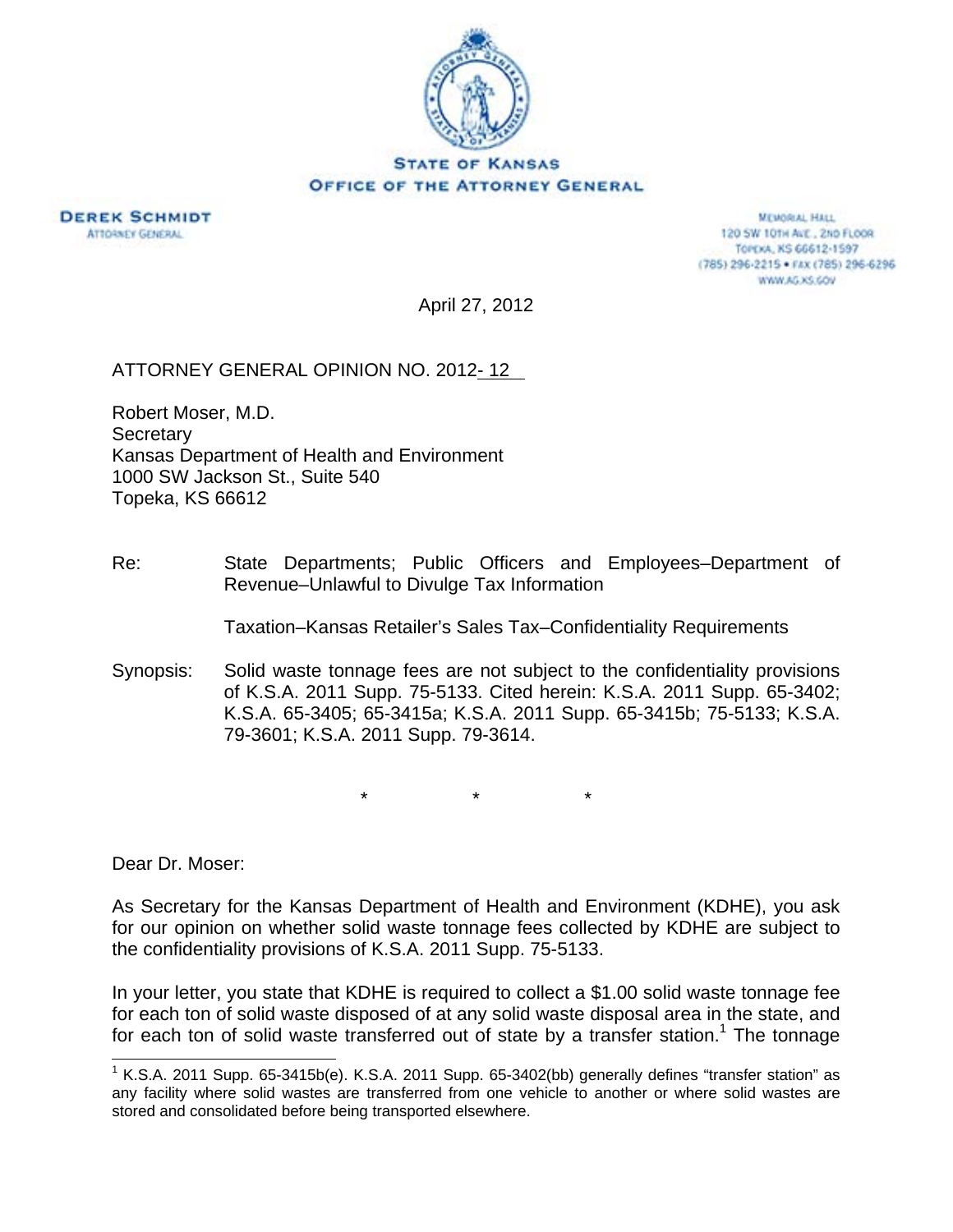Dr. Robert Moser Page 2

fee is paid by the operator of a solid waste disposal area or solid waste transfer station.<sup>2</sup> The Secretary of KDHE is required to remit all moneys collected from solid waste tonnage fees to the State Treasurer, and upon receipt of such remittance, the State Treasurer deposits the entire amount into the solid waste management fund created by K.S.A. 65-3415a. $3$  Moneys in the solid waste management fund may only be expended for purposes directly related to solid waste management, such as monitoring, investigation and cleanup of solid waste disposal sites.<sup>4</sup>

You further state that until recently, KDHE maintained solid waste tonnage information on a publicly-available database, including the name and the total weight of solid waste disposed of by each person or entity paying tonnage fees pursuant to K.S.A. 2011 Supp. 65-3415b. Local governmental and planning units use such tonnage information to develop solid waste management plans as required by K.S.A. 65-3405. KDHE has removed information about solid waste tonnage fees from its publicly-available website due to a concern that publication of such information violates K.S.A. 2011 Supp. 75- 5133.

Your question requires an analysis of the Kansas Retailer's Sales Tax Act ("the Act").<sup>5</sup> K.S.A. 2011 Supp. 65-3415b(e) applies certain provisions of the Act to solid waste tonnage fees. That statute states in relevant part:

Except as otherwise provided by subsections (a) and  $(b)$ ,  $6$  all laws and rules and regulations of the secretary of revenue relating to the *administration, enforcement and collection* of the retailer's sales tax shall apply to such fee *insofar as they can be made applicable*. 7

The Act requires certain retailer's sales tax information to remain confidential. K.S.A. 2011 Supp. 79-3614 states:

Any information obtained by the department of revenue in connection with administration of the Kansas retailer's sales tax act is subject to the confidentiality provisions as set forth in K.S.A. 75-5133, and amendments thereto.

K.S.A. 2011 Supp. 75-5133 states in relevant part:

(a) Except as otherwise more specifically provided by law, all information received by the secretary of revenue, the director of taxation or the director of alcoholic beverage control from returns, reports, license applications or registration documents made or filed under the provisions

 2 K.S.A. 2011 Supp. 65-3415b(d).

 $3$  K.S.A. 65-3415a(b); K.S.A. 2011 Supp. 65-3415b(f).

 $4$  K.S.A. 65-3415a(c).

<sup>5</sup> K.S.A. 79-3601 *et seq.* 6

 $6$  K.S.A. 2011 Supp. 65-3415b(a) and (b) exempt certain types of waste from the tonnage fee, including waste tires, clean rubble and vegetation. These exemptions are irrelevant to our analysis.

 $7$  Emphasis added.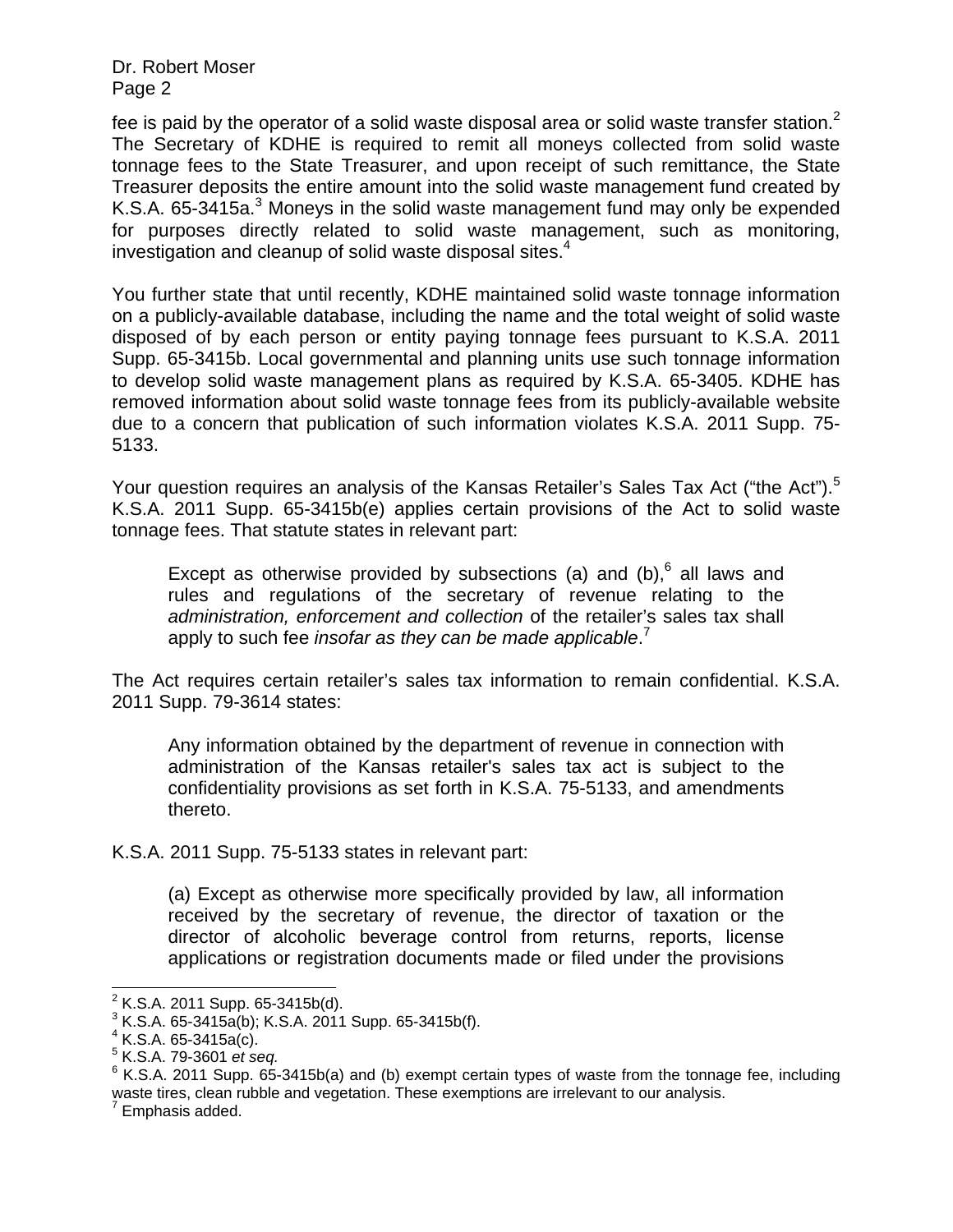of any law imposing any sales, use or other excise tax administered by the secretary of revenue, the director of taxation, or the director of alcoholic beverage control, or from any investigation conducted under such provisions, shall be confidential, and it shall be unlawful for any officer or employee of the department of revenue to divulge any such information except in accordance with other provisions of law respecting the enforcement and collection of such tax. . . .

. . .

(d) Any violation of this section shall be a class A, nonperson misdemeanor, and if the offender is an officer or employee of this state, such officer or employee shall be dismissed from office.

Thus, your question first requires a determination as to whether K.S.A. 2011 Supp. 79- 3614 is among the provisions of the Act related to the "administration, enforcement and collection of the retailer's sales tax" that theoretically could be "made applicable" to solid waste tonnage fees pursuant to K.S.A. 2011 Supp. 65-3415b(e). Because K.S.A. 2011 Supp. 79-3614 restricts the disclosure of information obtained in connection with the administration of the Act, we opine that this statute governs the administration of the Act and therefore is within the range of statutes contemplated by K.S.A. 2011 Supp. 65- 3415b(e).

The second part of our analysis is whether the confidentiality provisions of K.S.A. 2011 Supp. 75-5133 *can be made applicable* to solid waste tonnage fees. When a statute is plain and unambiguous, courts will not speculate as to the legislative intent behind it and will not read into the statute something not readily found in it. $8$  Courts cannot delete vital provisions or supply vital omissions in a statute.<sup>9</sup>

K.S.A. 2011 Supp. 79-3614 states that any information obtained by the Kansas Department of Revenue (KDOR) in connection with administration of the Act is subject to the confidentiality provisions of K.S.A. 2011 Supp. 75-5133. This is the only statute in the Act that could extend the confidentiality provisions of K.S.A. 2011 Supp. 75-5133 to solid waste tonnage fees, and it follows that if K.S.A. 2011 Supp. 79-3614 cannot be made applicable to solid waste tonnage fees, then the issue of the applicability of K.S.A. 2011 Supp. 75-5133 to such fees is moot.

KDOR plays no role in the administration of solid waste tonnage fees. Pursuant to K.S.A. 2011 Supp. 65-3415b, solid waste tonnage fees are administered, enforced and collected by KDHE and remitted to the State Treasurer for deposit into the solid waste management fund. Application of K.S.A. 2011 79-3614 is unambiguously limited to

 $8$  See, e.g., State v. Trautloff, 289 Kan. 793, 796 (2009).

<sup>&</sup>lt;sup>9</sup> State v. Comprehensive Health of Planned Parenthood of Kansas and Mid-Missouri, Inc., 291 Kan. 322, 357 (2010).